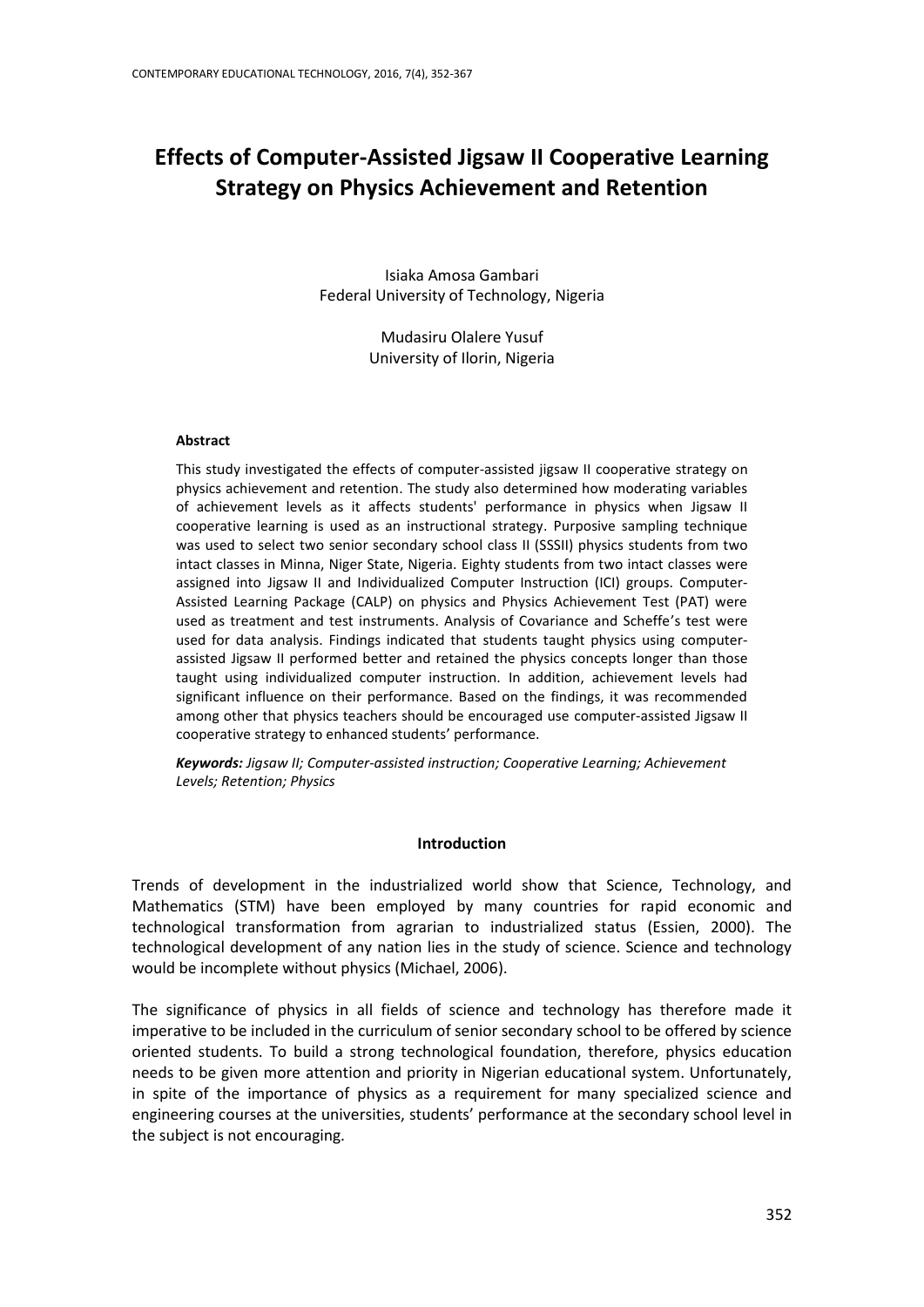The performance of students naturally in physics as a subject in the Senior Secondary School Certificate Examinations (SSSCE) from 2004 to 2011 is as shown in Figure 1 and in Niger State as reflected in Figure 2.



Figure 1. Performance in Biology, Chemistry and & Physics from 2004 - 2011 in Nigeria



Figure 2. Performance in Biology, Chemistry and & Physics from 2004 - 2008 in Niger State

Figure 1 reveal that the percentage of students that passed physics at credit level (A1-C6) was consistently less than 50% for the past 5 years (2004-2011) in Nigeria. In spite of the importance of physics to man and the society and government efforts to improve science instruction in schools, students' performance is still poor and below average. This has become a great concern to physics educators in Nigeria. In Niger State for example, the performance of physics students is worse than the national performances as revealed in Figure 2.

Figure 2 revealed the fluctuation in May/June WAEC (SSCE) results in physics in Niger State. Students' performance has been fluctuating between 20.53% to 36.67% and to 16.77% in the year 2004, 2006 and 2008 respectively for students with credit pass. Also, the number of students who registered for physics at both the national and state levels was the lowest compared with those who registered for biology and chemistry from 2004 – 2008.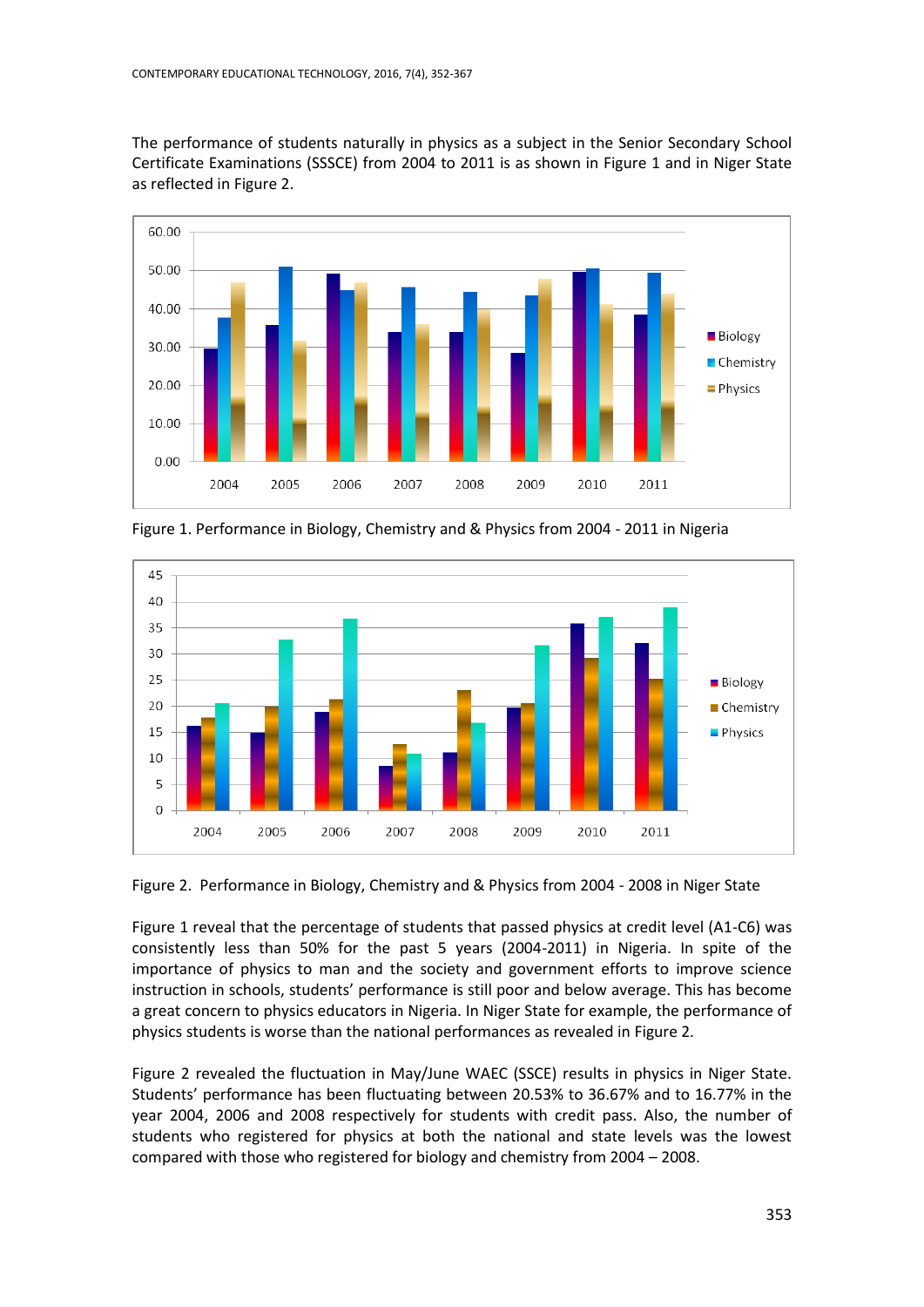This poor performance in physics is very disturbing and if not checked, may jeopardize the placement chances of students in tertiary institutions, not only in physics education but also in other physics related disciplines. This has serious implications for national development, security, economy and manpower for a nation with a vision of becoming one of the twenty leading nations in science and technology by the year 2020 (Yar'adua, 2008).

Educational technology can be defined as a complex, integrated process involving people, procedures, ideas, devices, and organization, for analyzing problems and, devising, implementing, evaluating, and managing solutions to those problems, involved in all aspects of human learning. Educational technology can provide solutions to various classroom problems.

Poor instructional strategies, abstract nature of science concepts, lack of qualified teachers, poor infrastructure and inadequate laboratory facilities, teacher-centred instruction, and nonavailability and utilization of instructional materials among others were identified as the causes of students' poor performance in science subjects (Adegoke, 2011; Bajah, 2000; Gambari & Gana, 2005; Okebukola, 1999; Mathew, 2002).

These findings have led a number of science educators to conclude that science subjects are not effectively taught in our schools (Adetona & Rafiu, 2006; Okebukola, 2005; Olorukooba, 2007; Omosewo, 2000). Meanwhile, cooperative learning has been indicated by research to be effective and efficient in promoting and maximizing science learning outcome. This strategy is rare in Nigerian science classroom.

In this study, computer was used as a medium of instructional delivery. The field of educational technology focuses more on physical media that are designed and developed to improve the quality of teaching-learning process.

Research conducted regarding cooperative learning indicates that: Working together in a problem solving group means that an effort must be made in order to help all group members understand the task (Johnson, Johnson, & Johnson-Holubec, 1993); students need to encourage one another's learning and feel responsible for helping each other for the sake of the group product (Cohen, 1994); a complex task ensures that students use task skills and teamwork skills in order to work together to solve the problem (Dishon & O'Leary, 1984); effective group work requires metacognitive thought (Johnson, Johnson, & Stanne, 1996); and, to ensure that small group processing takes place, time needs to be allocated for members to participate in group processing and structure needs to be provided in order for group members to process how they worked together (Johnson, Johnson, & Johnson-Holubec, 1993). Therefore, to enhance the understanding of physics concepts, students must be more active in the classroom and must creatively acquire knowledge, especially in understanding and solving physics problems. Students should be given the opportunities to develop, interact, and share with friends through cooperative learning activity, so that the cognitive and affective development of students in science can be improved (Zakaria, Solfitri, Daud & Abidin, 2013).

Empirical evidences on the use of cooperative learning in science revealed that Jigsaw II enhanced better performance among students in physics (Gambari, 2010; Keramati, 2010; Hanze & Berger, 2007; Berger & Hanze, 2009), in biology (Altiparmak & Nakiboglu-Tezer, 2009; Moreno, 2009), and in chemistry (Mattinly, VanSickle & Ronald, 2009). It was also reported that Jigsaw II is considerably more effective than individualistic instructional strategy and conventional classroom instruction respectively. A study conducted in Saudi Arabia by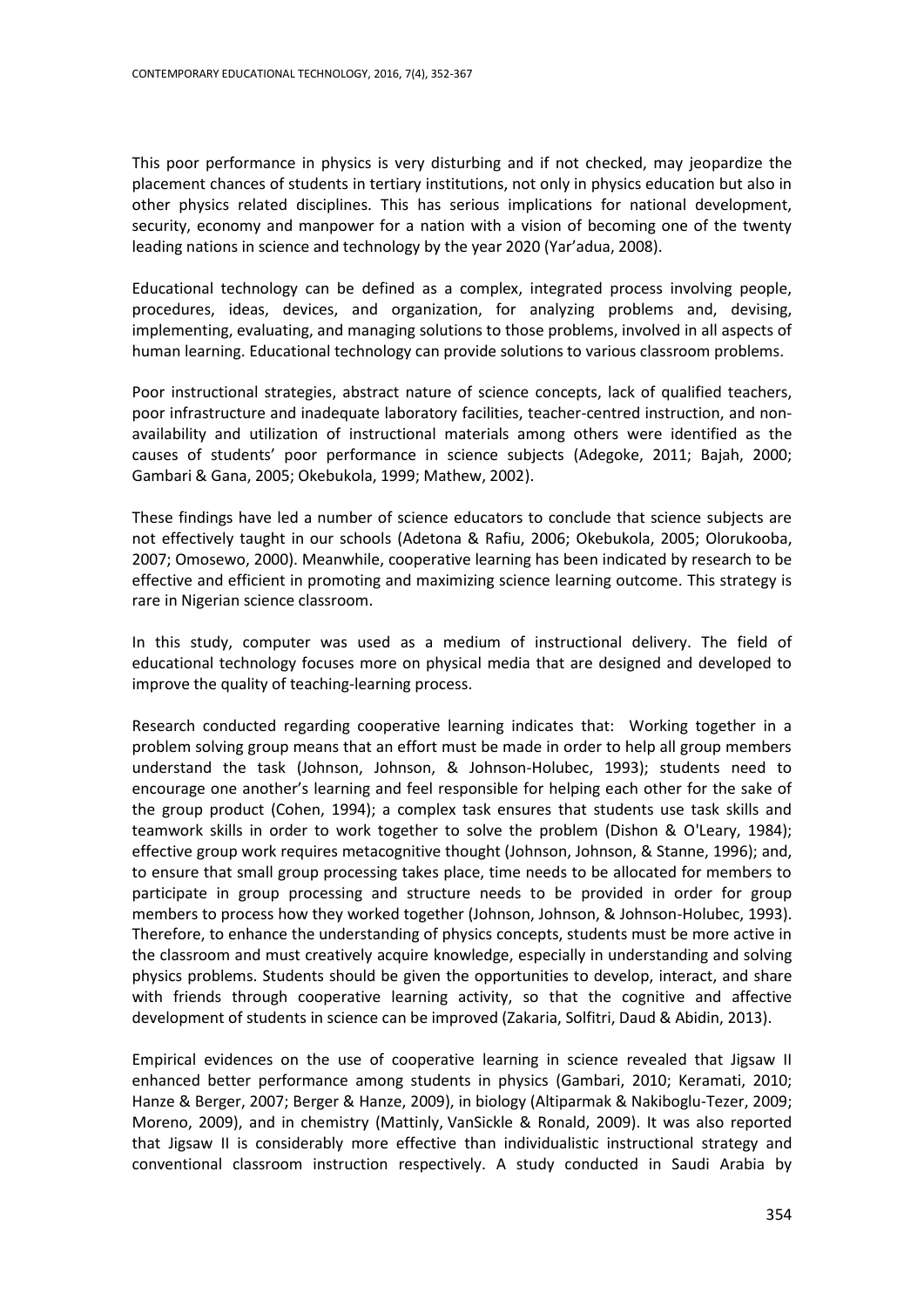Alshammari (2015) revealed that students who were taught by the jigsaw strategy had a better understanding of the content as compared to the students who were taught by lecture. Similarly, Azmin (2016) reported that students enjoyed using the Jigsaw method and performed significantly better after the intervention. Contrarily, a study conducted by Şengül and Katranci (2014) on the effects of jigsaw technique on mathematics self-efficacy perceptions of seventh grade primary school students revealed that the jigsaw technique has no effects on students' mathematics self-efficacy perceptions. In addition, Martin and Roland (2007), Shaaban (2006) and Seaborn and Wilson (2002) found no significant difference in the achievement of students taught using Jigsaw II and those taught using conventional classroom, discussion methods and individualized instruction respectively. The findings on the use of Jigsaw cooperative learning are inconclusive; therefore, this study examined the effects of computer-assisted Jigsaw II Jigsaw II on students' performance in physics.

The issue of whether learners' achievement levels have influence on their academic performance has attracted the attention of researchers. Fuligni, Eccles and Barber (1995) showed that high and medium achievers were favoured than low achievers. However, Yusuf (2004) revealed that achievement levels had no influence on academic performance of the learners. Other studies have found that high, medium and low achievers were favoured in cooperative learning settings (Gambari, 2010; Yager, Johnson, Johnson, 1985). Again the study by Crosby and Owens (1993) found that different cooperative learning strategies can be employed to help low ability students to improve achievement, who had difficulties making success in the traditional classroom.

Slavin (1995) identified that cooperative learning has been linked to increased in the academic achievement of learners at all ability levels. Similarly, Ajaja and Eravwoke (2010) revealed that a significant higher achievement test scores of all students of varying abilities (high, medium & low) in cooperative learning group than those in traditional classroom. They found non significant interaction effect between gender and ability, gender and method of instruction, ability and method of instruction, gender and ability on achievement.

Retention which is the ability to reproduce the learnt concept when the need arises has been a quite fundamental to some researchers. However, students' interests and retention could be aroused and retained through the use of an appropriate instructional media (Osemwinyen, 2009). In a study conducted by Tran and Vietnam (2014) on the effects of cooperative learning on the academic achievement and knowledge retention. The results showed that after approximately 8 weeks students who were instructed using cooperative learning achieved significantly higher scores on the achievement and knowledge retention posttests than did students who were instructed using lecture-based teaching. The study supports the effectiveness of cooperative learning in Vietnamese higher education. [Kara](http://www.eric.ed.gov/ERICWebPortal/Home.portal?_nfpb=true&_pageLabel=ERICSearchResult&_urlType=action&newSearch=true&ERICExtSearch_SearchType_0=au&ERICExtSearch_SearchValue_0=%22Kara+Izzet%22) (2008) reported significant difference between the experimental and control group in favour of the experimental group in posttest and retention test. However, Moreno (2009) conducted a study on botany students using an agent-based instructional program with three different learning approaches (traditional method, individual, jigsaw cooperative learning) and found no difference among learning approaches on retention.

The instructional values of cooperative learning strategies have been established in developed world. However, there are very little research efforts in developing nations like Nigeria that emphasized cooperative interaction in physics at the senior secondary school level. In addition, studies on the use of computer-assisted Jigsaw II cooperative learning is an innovation in Nigerian education system. Based on these, the present study examined the effects of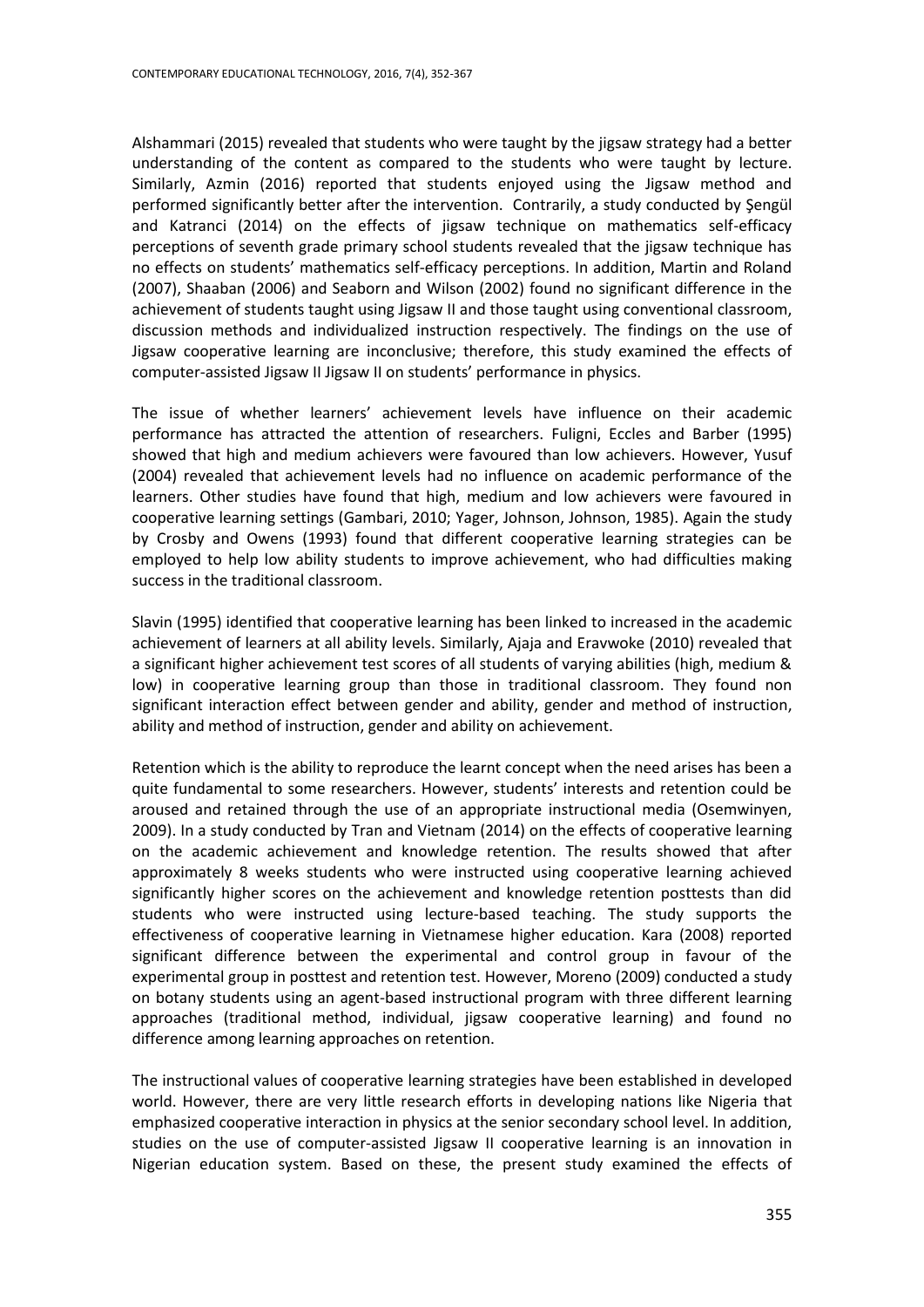computer-assisted Jigsaw II cooperative learning strategy on secondary school students' performance in physics.

# **Research Hypotheses**

The following null hypotheses were tested in the study.

- 1. There is no significant difference in the performance of secondary school students taught physics using computer-assisted Jigsaw II cooperative settings and those taught using Individualized Computer Instruction (ICI).
- 2. There is no significant difference in the performance of high, medium and low achievement level students taught physics using computer-assisted Jigsaw II cooperative setting.
- 3. There is no significant difference in the retention of secondary school students taught physics using computer-assisted Jigsaw II cooperative settings and those taught using Individualized Computer Instruction (ICI).

### **Methodology**

# **Research Design**

The design is a quasi-experimental study of a non-randomized, non-equivalent, pretest, posttest, and control group design. The participants were 80 second year physics students from four intact classes from four different senior secondary schools in Minna, Niger State, Nigeria. The schools were purposively sampled based on six criteria: (i) equivalence (laboratories, facilities and manpower), (ii) school ownership (public schools), (iii) gender composition (mixed schools), (iv) ICT facilities (computer laboratories under the SchoolNet programme), and (v) candidates' enrolment (Senior Secondary School Certificate in Education in physics for a minimum of ten years). The schools were randomly assigned to experimental group (computer-assisted Jigsaw II) and control (Individualized Computer Instruction, ICI) groups using simple random sampling technique. The experimental group ( $n = 42$ ) was taught through computer-assisted Jigsaw II cooperative learning strategy, and control group (n = 38) was taught using ICI for six weeks. The data was collected through the Physics Achievement Test while *Computer Assisted Learning Package (CALP)* was used as a treatment instrument.

### **Instrumentation**

(i) *Physics Achievement Test (PAT)* consists of 100 multiple-choice questions, adopted from past examination of West African Examination Council (WAEC, May/June, 1988-2008) and National Examination Council (NECO, June/July, 2000-2007). The questions in the test were based on the contents of the Computer Assisted Learning Package (CALP). Each of the stems of the PAT had five options (A - E) as possible answers to the questions and each question carry one point. The instrument (PAT) was administered to the experimental and control groups as pre-test and post-test. The test was validated by experts before it was administered on 40 randomly selected SSII students who were not involved in the study. Reliability coefficient of 0.90 was obtained using Kuder Richardson (KR-21).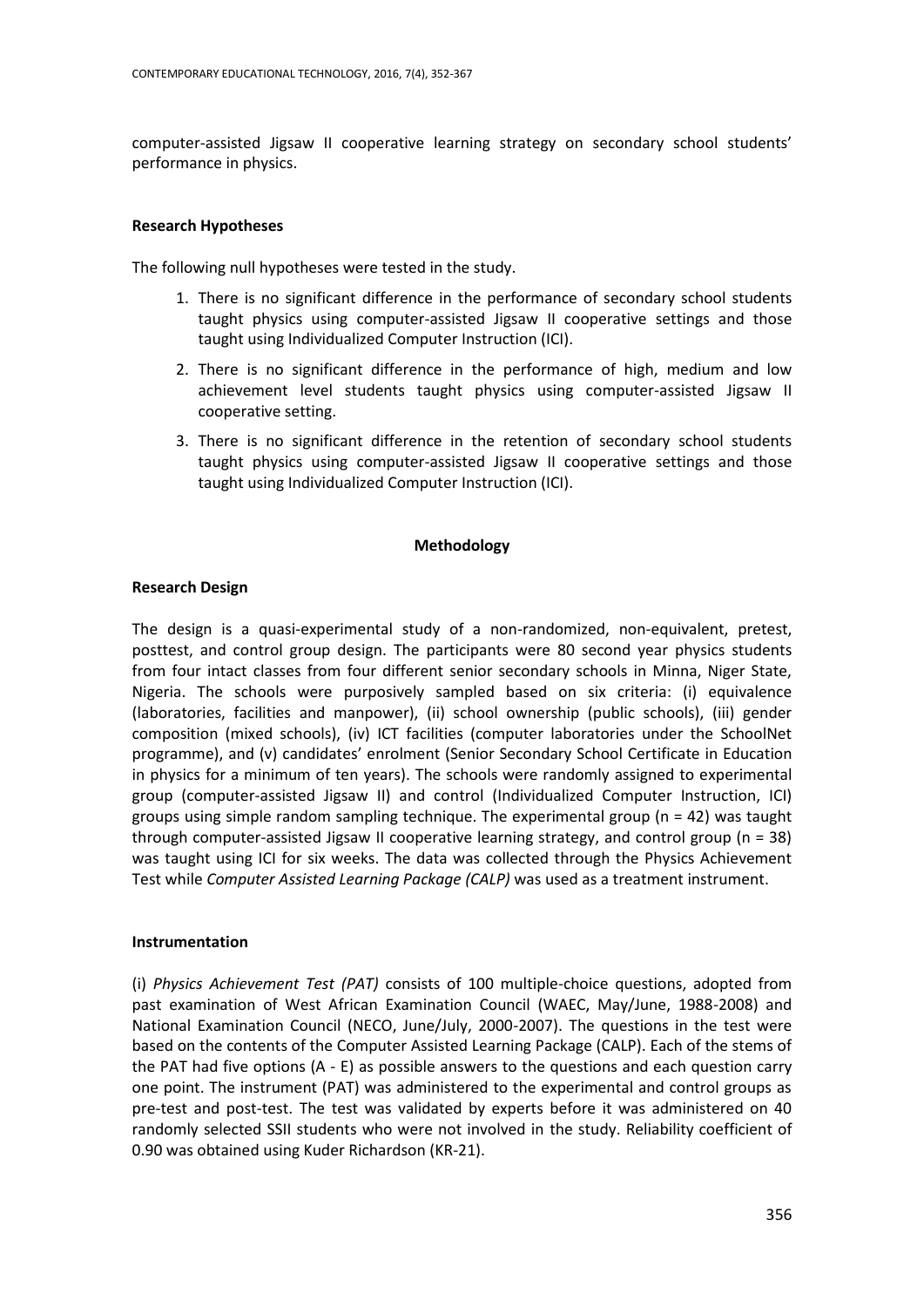(ii) *Computer Assisted Learning Package (CALP)* was the treatment instrument, used at two different instructional settings (cooperative and individualised). The CALP was developed by the researchers and a programmer using "Macromedia Dreamweaver 8" as the overall platform. Other computer programmes and applications that were also utilized during the development process were Microsoft Word, Macromedia Fireworks 8, and Macromedia Flash 8. Macromedia Fireworks was used for specific texts, graphics and buttons, while Macromedia Flash was used for simulation. The package was face and content validated by computer programmers and educational technology experts; subject content (physics) specialists; and finally validated by 40 sampled students from a school within the population but did not partake in the study. The package contained two topics which were subdivided into sixteen lessons. The main menu of the package consisted of introduction, students' registration, list of lessons as in lesson 1, 2, 3, 4, … 16 and exit. It adopted the drill and practice modes of Computer Assisted Instruction (CAI).

## **Experimental Procedures**

In collecting the data for this research, the objectives and the modalities of the study were specified and operational guide was produced before the commencement of the treatment. Physics teachers in the experimental group were trained in the use of computer-assisted learning package and cooperative learning strategies while the teacher in the control group was trained on how to coordinate individualised computer instruction using the CALP package. The treatment period for all groups covered six weeks (two hours forty minutes per week). The students in the experimental group were heterogeneously divided into groups with three members each.

At the beginning of the study, PAT was administered on students in the sampled schools as pre-test. The CALP package was installed on standalone computer systems in all the selected schools. The physics contents were presented through the computer and the learners interacted and responded to the computer prompts. The computer presents information and display animation to the learner on each of the unit after which the students attempted some multiple-choice questions. The students could only proceed in a lesson on the condition that the questions were satisfactorily answered. The students must have had at least 100% mastery of one topic before moving on to the next. If after three attempts they do not get the answer correctly, the package immediately logs them out and the instructor had to be called before they could continue through another log-in. During the study, the experimental groups were exposed to the use of computer-assisted cooperative learning strategy (Jigsaw II) as treatment, while students in control group were individually exposed to the computer-assisted instructional package. Immediately after the treatment, PAT was administered as post-test and after four weeks.

### **Procedures for Each Strategy**

**The Computer-assisted Jigsaw II Cooperative Learning Strategy:** In this strategy, students were divided into small heterogeneous groups called home groups, with three members in each group. Each member was assigned different responsibilities. Initially all students were assigned to study and understand the basic concepts of the materials. After this process, the researcher divided the content (the tasks) of the lesson into three and assigned it to each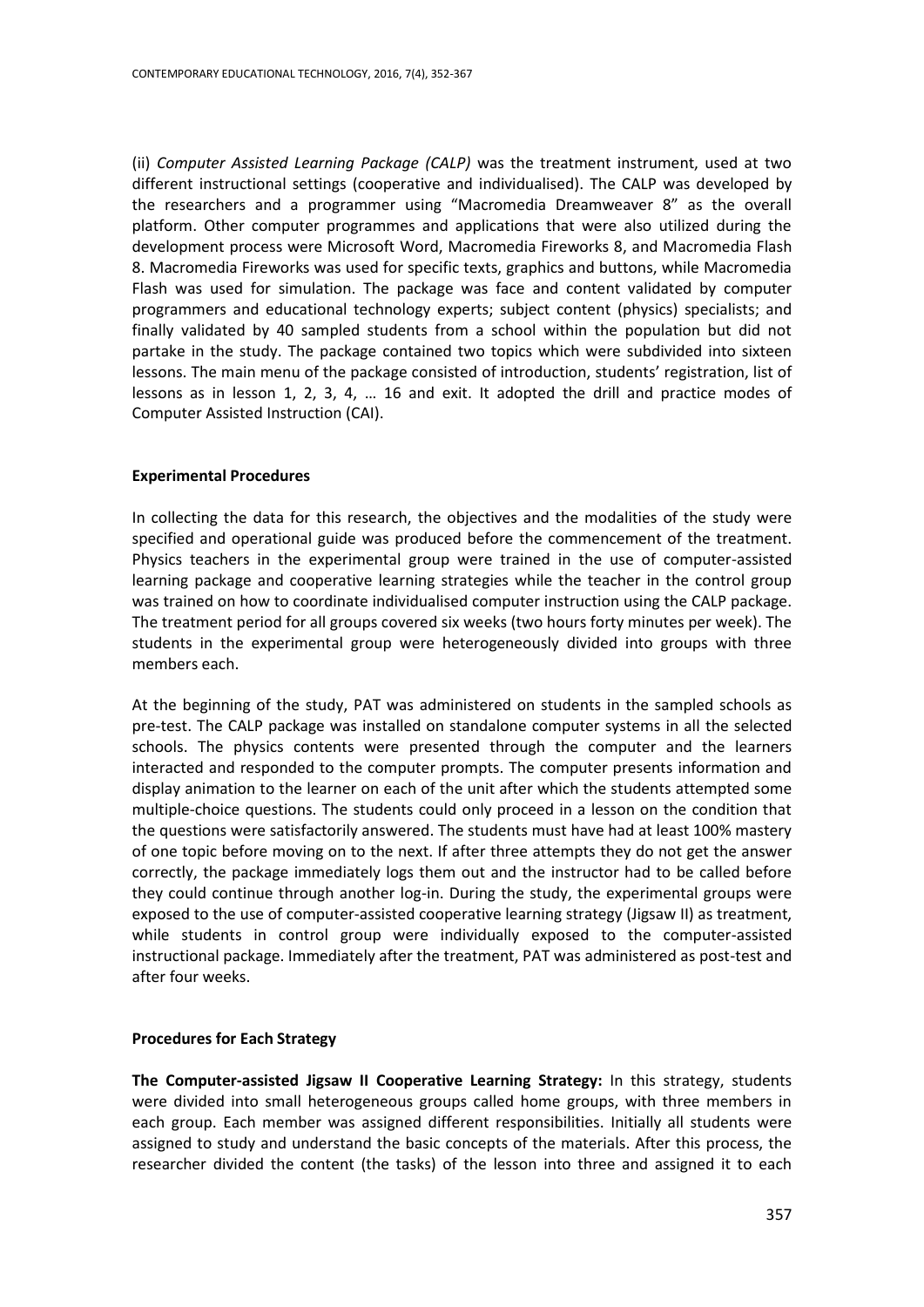member in the home group. The students met in their home groups and studied the assigned tasks using Computer-Assisted Learning Package. Each member in the home group attempted learning the assigned task as an expert by referring to the computer package and the available resources. After completing the learning task in the home group, each member moved into expert group (Jigsaw II group) consisting of members from the other home groups who had been assigned the same portion of the material (task). In the Jigsaw II group (expert group), the participants discussed and shared their particular materials with other members of the group and discussed how to teach it to their members in the home group. The teammates returned to their home groups where they taught what they learned from the Jigsaw group to other members of their groups. In case of any difficulty and misconception, the expert group made second round meeting to discuss and clarify their doubts if any; and returned to their home groups, to re-teach the members and reach a consensus. Group processing form was completed after each lesson to determine the group behaviour and correct any irregularity within the teammates. High scoring teams were recognised and rewarded in the class.

**Individualized Computer Instruction Method:** It was used for the control group. In this method, students were taught the physics concepts using CALP package only. The computer presented the instruction on human-to-computer basis. Students proceeded with the physics contents and studied at their own rate without any assistance from their colleagues. Students answered the PAT test at pre-test and post-test individually.

# **Data Analysis**

The PAT was administered as pretest and posttest. The data collected during the study were analysed using Analysis of Covariance (ANCOVA) and Scheffe's test using Statistical Package for Social Sciences (SPSS) version 13 at 0.05 alpha level.

# **Results**

The results are presented based on the research hypotheses:

**Hypothesis One:** There is no significant difference in the performance of secondary school students taught physics using computer-assisted Jigsaw II cooperative setting and those taught using Individualized Computer Instruction (ICI).

To determine whether there was significant difference in the post-test mean scores of the computer-assisted Jigsaw II and the control group (ICI), data were analyzed using the analysis of covariance (ANCOVA). Table 1 contains the result of the analysis.

Table 1 shows the main effect of treatment group (computer-assisted Jigsaw II) on students performance produced an F  $(1, 77) = 19.072$ , p = 0.000) for the main effect (treatment) was significant, this indicates that the method of instruction produced a significant effect on the post-test achievement scores of students when covariate effect (pre-test) was controlled. The result indicated that the treatment, using Jigsaw II and ICI accounted for the difference in the post-test achievement scores of the students. Based on this result, Scheffe's test was used for post-hoc analysis. The results of this post-hoc analysis is shown in Table 2.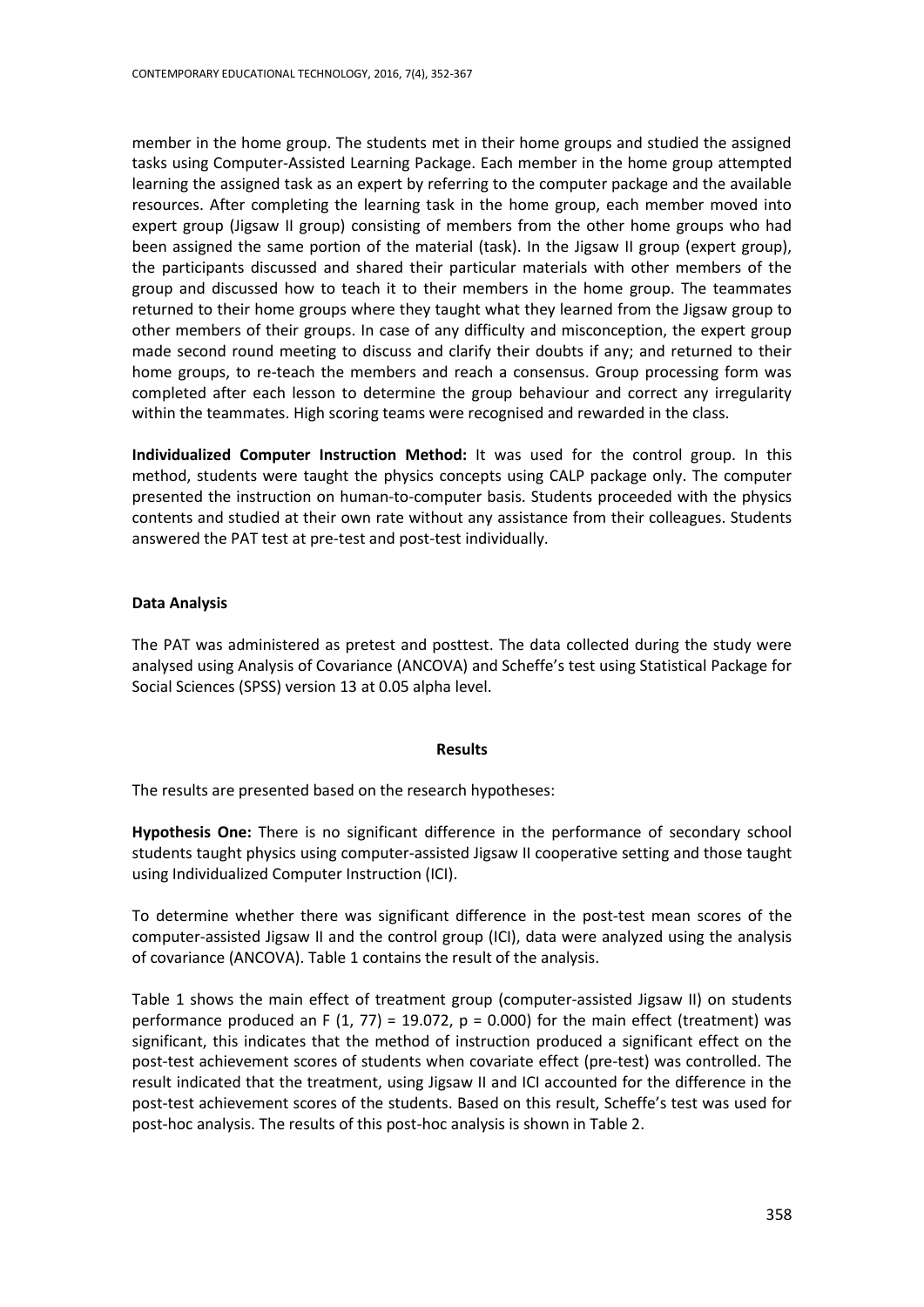| Source of<br>Variation     | Sum of Square | df             | Mean Square | F      | р     |
|----------------------------|---------------|----------------|-------------|--------|-------|
| Covariate<br>(Pre-test)    | 587.599       | 1              | 587.599     | 12.003 | 0.001 |
| Main Effect<br>(Treatment) | 933.609       | 1              | 933.609     | 19.072 | 0.000 |
| Model                      | 1561.303      | $\overline{2}$ | 780.652     | 15.947 | 0.000 |
| Residual                   | 3769.384      | 77             | 48.953      |        |       |
| Total                      | 343981.000    | 80             |             |        |       |

Table 1. ANCOVA Post-test on Experimental (Jigsaw II) and Control (ICI) Groups

The performances of students in the two groups were further compared based on the mean gain scores between the pre-test and post test for each group and the results are shown in Table 2 and graphically illustrated in Figure 1.

Table 2. Mean Gain Scores of Students Taught Physics Using Jigsaw II and ICI

| Group  | Pretest | Posttest | Mean Gain Score |
|--------|---------|----------|-----------------|
| Jigsaw | 20.07   | 68.38    | 48.31           |
| ICI    | 19.82   | 61.39    | 41.57           |

From Table 2, it was observed that both groups had improved performance in post-test. For instance, Jigsaw II had highest mean gain scores of 58.58 while the (ICI) had mean gain scores of 41.31. This indicates that the two groups benefited from the treatment, with Jigsaw II having best performance.



Figure 1. Graphical Illustration of Students' Performance in Jigsaw II and ICI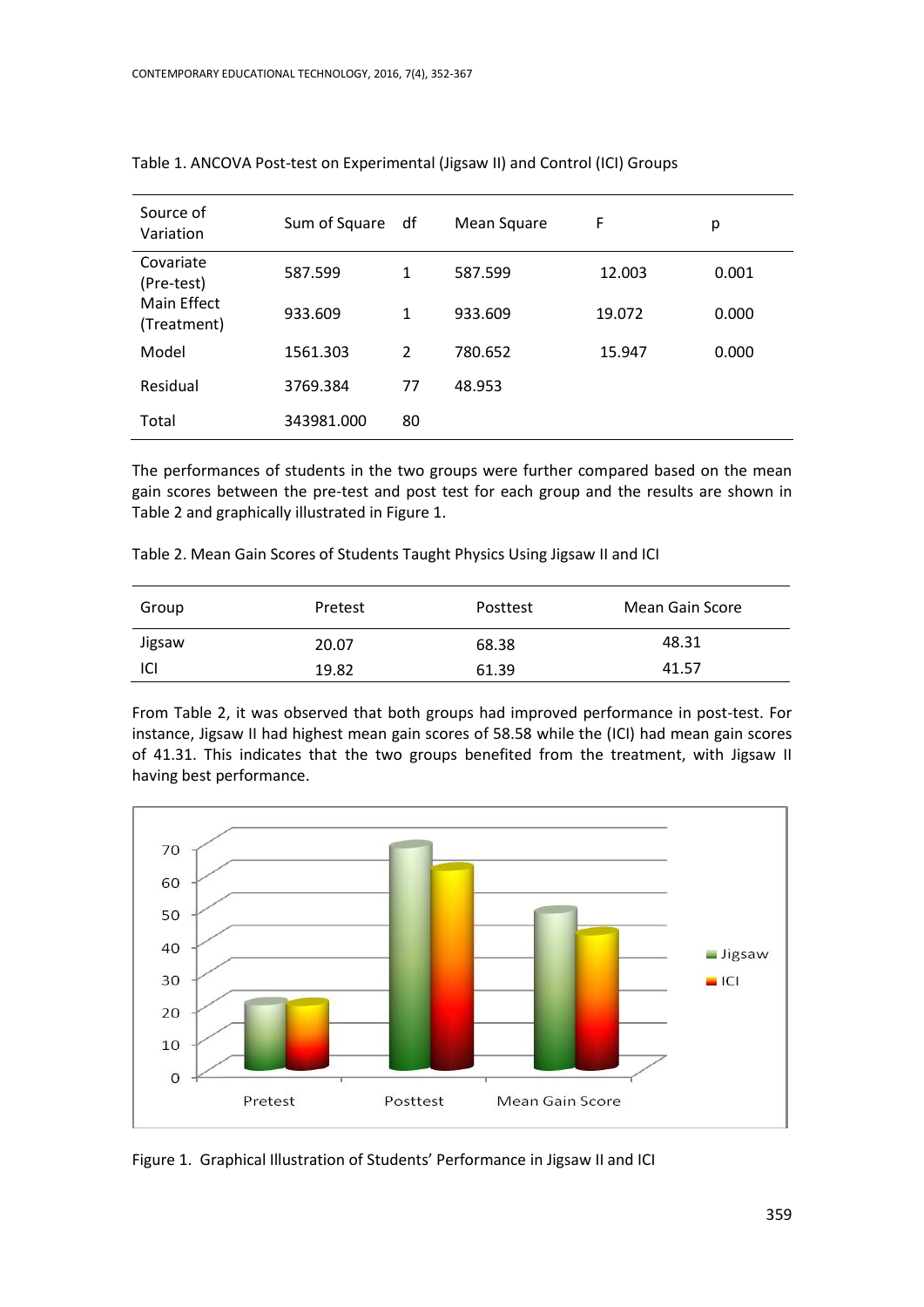**Hypothesis Two:** There is no significant difference in the performance of high, medium and low achievement level students taught physics using computer-assisted Jigsaw II cooperative setting.

To determine whether there were significant differences in the post-test mean scores of the computer-assisted Jigsaw II group, and the control group (ICI), data were analyzed using the analysis of covariance (ANCOVA). Table 3 contains the result of the analysis.

| Source of<br>Variation | Sum of Square | df | Mean<br>Square | F      | р     |
|------------------------|---------------|----|----------------|--------|-------|
| Covariate<br>(Pretest) | 2.152         | 1  | 2.152          | 0.157  | 0.694 |
| Main Effect<br>(Level) | 1131.069      | 2  | 565.534        | 41.226 | 0.000 |
| Model                  | 1378.623      | 3  | 459.541        | 33.499 | 0.000 |
| Residual               | 521.282       | 38 | 13.718         |        |       |
| Total                  | 198290.000    | 42 |                |        |       |

Table 3. Summary of ANCOVA Results on Achievement Levels

Table 3 indicates that an F  $(1, 38) = 41.226$ , p = 0.000 was significant at 0.05 level. This shows the effect of the main effect (Computer-assisted Jigsaw II) when achievement levels were considered. The result indicates significant difference among the three achievement levels. The use of computer-assisted Jigsaw II accounted for the differences in their achievement scores. Since the existence of differences had been established, it remained to determine the direction of the difference. Scheffe's post-hoc analysis was adopted to compare the mean within the cells. The result of the Scheffe's analysis is shown in Table 4.

Table 4. Scheffe's Post-hoc Analyses of the Groups Mean Scores

| Groups            | Mean<br><b>Scores</b> | Group I<br>(High) | Group II<br>(Medium) | Group III (Low) |
|-------------------|-----------------------|-------------------|----------------------|-----------------|
| Group I (High)    | 77.89                 |                   | $*0.000$             | $*0.000$        |
| Group II (Medium) | 68.72                 | $*0.000$          |                      | $*0.000$        |
| Group III (Low)   | 62.27                 | $*0.000$          | $*0.000$             |                 |

\* The mean difference is significant at the 0.05 level.

The data in Table 4 indicates significant difference in the posttest mean scores of high achievers ( $\overline{X}$  = 77.89) and medium achievers ( $\overline{X}$  = 68.72) in favour of high achievers. It also indicates significant difference in the posttest scores between medium achievers ( $\bar{X}$  = 68.72) and low achievers ( $\bar{X}$  = 62.27) in favour of medium achievers. Significant differences was established in the posttest mean scores between high achievers  $(\overline{X} = 77.89)$  and low achievers  $(\overline{X} = 62.27)$  in favour of high achievers.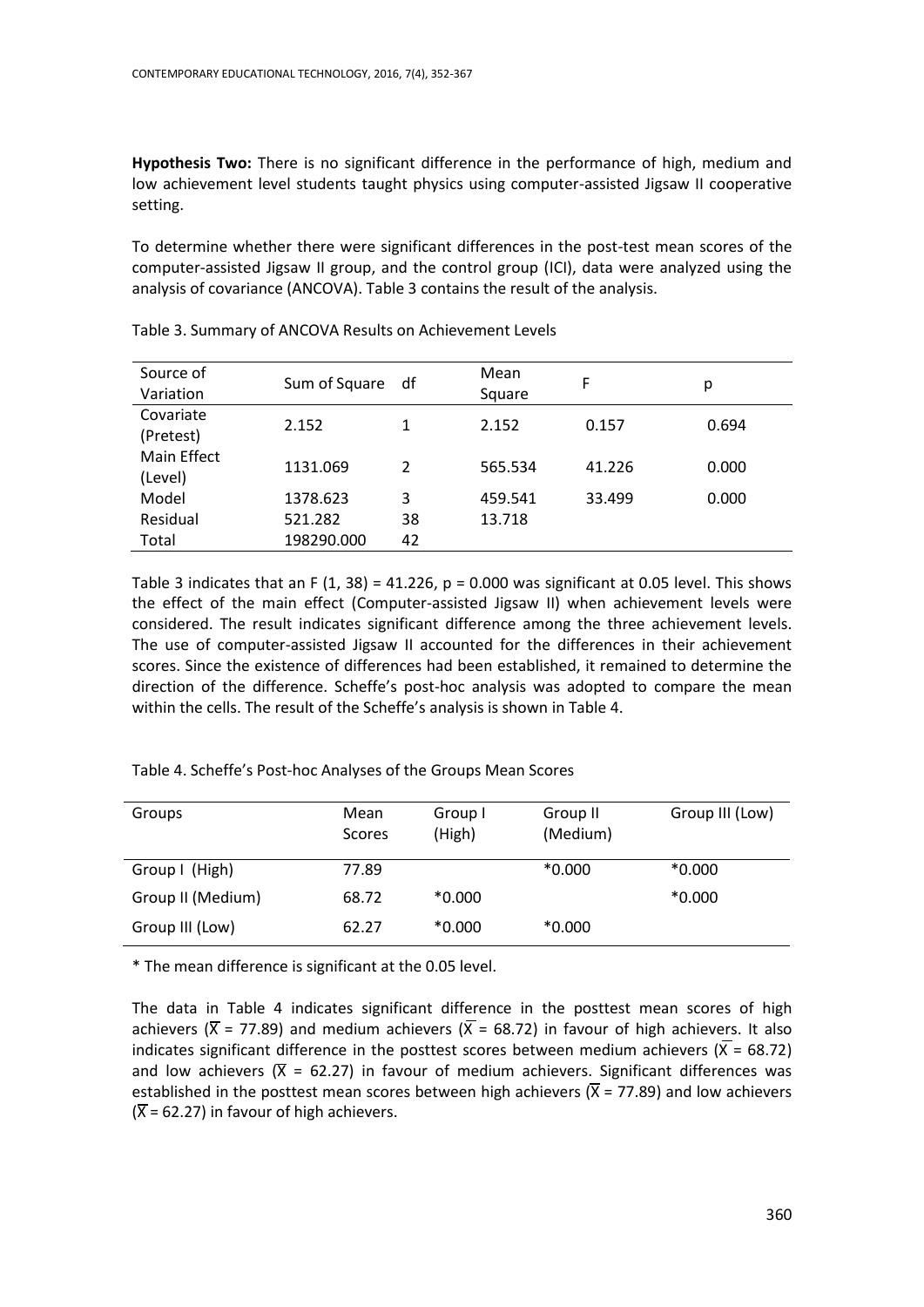The mean gain in achievement scores between pretest and posttest for the three achievement levels (high, medium and low) are shown in Table 5 and Figure 2 respectively.

| Group  | Pretest | Posttest | Mean Gain Score |
|--------|---------|----------|-----------------|
| High   | 23.67   | 77.89    | 54.22           |
| Medium | 20.61   | 68.72    | 48.11           |
| Low    | 17.27   | 62.27    | 45.00           |

Table 5 Mean Gain Scores of High, Medium and Low Students in Jigsaw II Group

Table 5, indicates that high, medium and low achievement achievers (students) benefited from the treatment. However, there was difference in the mean gain scores of students of different achievement levels taught using computer-assisted Jigsaw II cooperative setting. The high achievers had 54.22 mean gain score; the medium achievers had a gain score of 48.11 which was higher than that of low achievers 45.00. The difference in mean gain scores between high and medium achievers was 6.11. The mean gain score between high and low achievers was 9.22. However, the difference in mean gain score between the medium and low achievers was 3.11. This is graphically illustrated in Figure 2.



Figure 2. Graphical Illustration of High, Medium and Low Achievers in Jigsaw II Group

**Hypothesis Three:** There is no significant difference in the retention of secondary school students taught physics using computer-assisted Jigsaw II cooperative settings and those taught using Individualized Computer Instruction (ICI).

To determine whether there was significant difference in the posttest and retention test mean scores of students exposed to computer-assisted Jigsaw II cooperative setting, data were analyzed using the analysis of covariance (ANCOVA). The results on this hypothesis are as shown in Table 6.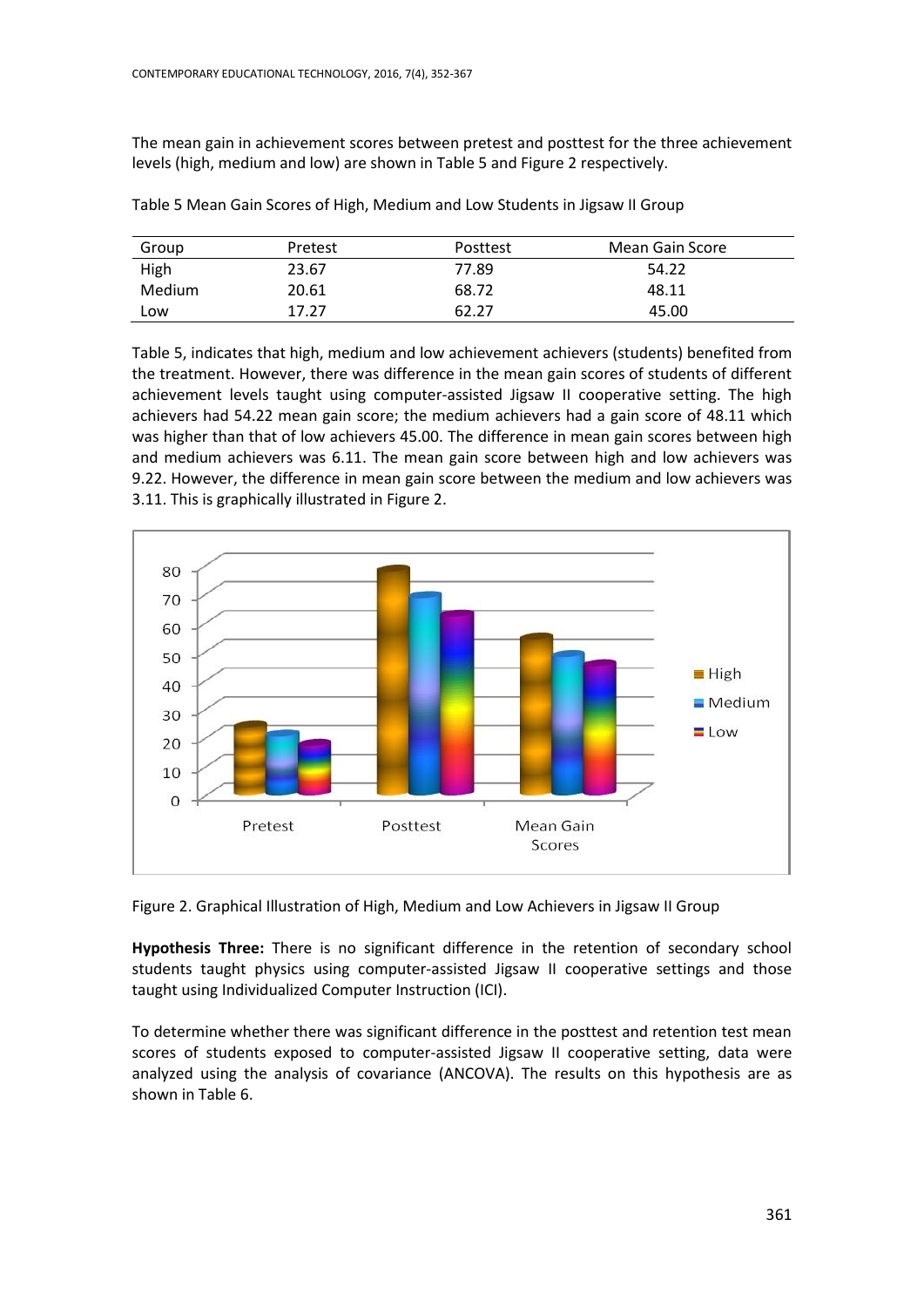| Source of<br>Variation     | Sum of<br>Square | df | Mean<br>Square | F      | р     |
|----------------------------|------------------|----|----------------|--------|-------|
| Covariate<br>(Pretest)     | 511.515          | 1  | 511.515        | 10.865 | 0.001 |
| Main Effect<br>(Retention) | 820.859          | 1  | 820.859        | 17.436 | 0.000 |
| Model                      | 1367.453         | 1  | 683.726        | 14.524 | 0.000 |
| Residual                   | 3624.935         | 77 | 47.077         |        |       |
| Total                      | 292153.000       | 80 |                |        |       |

Table 6. ANCOVA Results of Retention Mean Scores of Students in Experimental Group

Table 6 revealed that an F (1, 77) = 17.436,  $p = 0.000$  for the main effect (retention) was significant; this indicates that the method of instruction produced a significant effect on the retention scores of students when covariate effect (posttest) was controlled. The results indicate that Jigsaw II and ICI accounted for the difference in the retention test achievement scores (retention) of the students. Based on these results, performances of students in the two groups were further compared using mean gain scores between the pre-test and retention test for each group and the results are shown in Table 7 and graphically illustrated in Figure 3. Table 7. Mean Gain Scores of Students' Retention in Experimental (Jigsaw II) Group

| Group     | Pretest | Retention test | Mean Gain Score |
|-----------|---------|----------------|-----------------|
| Jigsaw II | 20.07   | 63.02          | 42.95           |
| -ICI      | 19.82   | 56.47          | 36.65           |

Table 7 shows that both groups had improved performance in retention test. For instance, Jigsaw II had highest mean gain scores of 63.02 while the (ICI) had the least mean gain scores of 56.47. This indicates that the two groups benefited from the treatment, with Jigsaw II having better retention. Furthermore, the comparison in the mean scores between their pretest and posttest is shown in Figure 3.



Figure 3. Graphical Illustration of Students' Retention in Experimental Group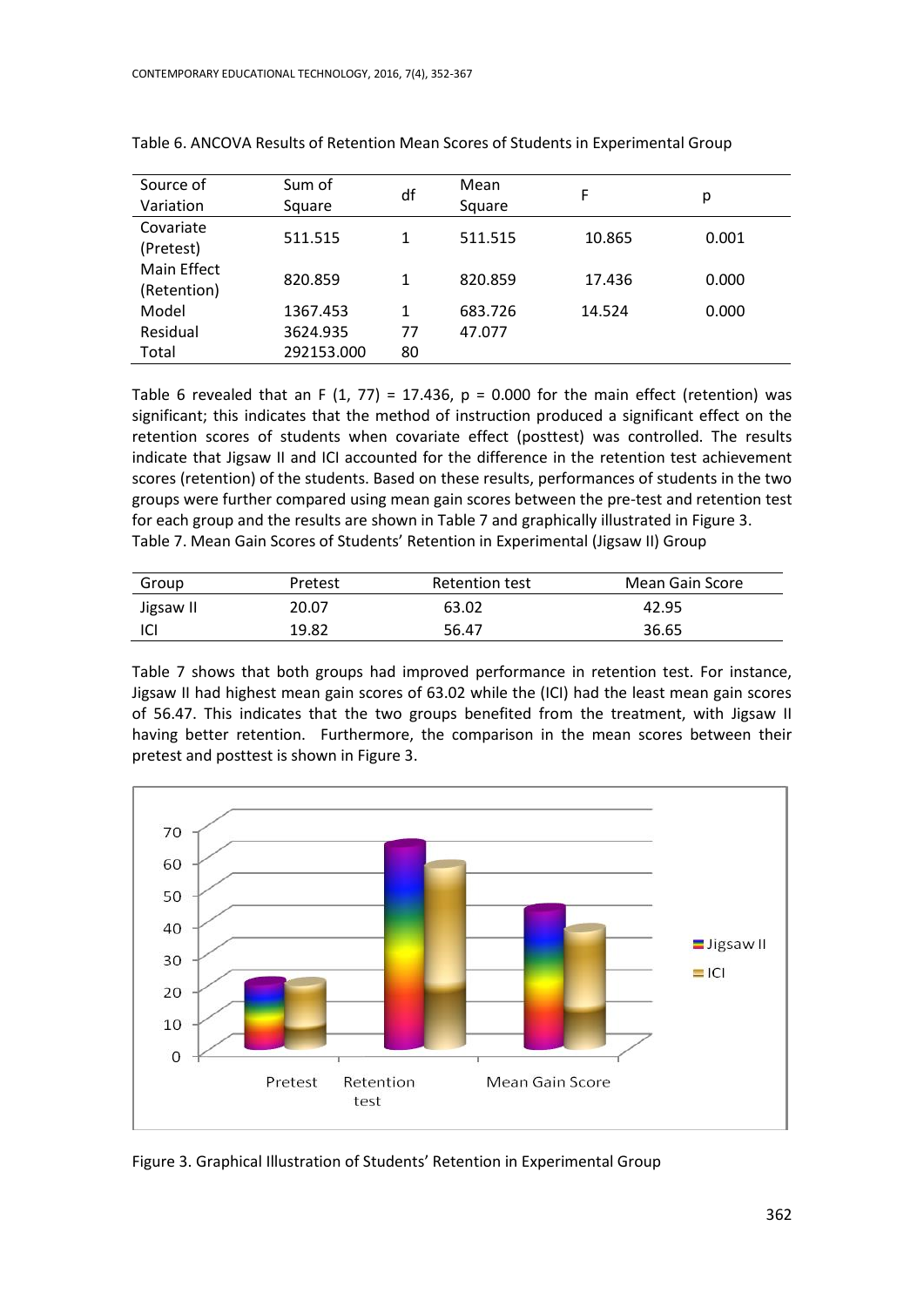#### **Discussion**

The results of the analyses related to the hypothesis one indicated a significant difference in students' performance of in favour of those in the experimental group (Jigsaw II). Findings indicated significant difference between the performances of students exposed to Jigsaw II and ICI. The findings as regards better performance of students in the Jigsaw II as compared to the ICI agree with earlier findings of Yusuf, Gambari and Olumorin (2012) and Keramati (2010) in physics and Yusuf and Afolabi (2010) in biology which reported that students taught using computer-assisted Jigsaw II CAI performed better than those taught using computer assisted instruction in individualised settings. Furthermore, this finding is supported by the findings of [Lai and](http://www.eric.ed.gov/ERICWebPortal/Home.portal?_nfpb=true&_pageLabel=ERICSearchResult&_urlType=action&newSearch=true&ERICExtSearch_SearchType_0=au&ERICExtSearch_SearchValue_0=%22Lai+C.-Y.%22) [Wu](http://www.eric.ed.gov/ERICWebPortal/Home.portal?_nfpb=true&_pageLabel=ERICSearchResult&_urlType=action&newSearch=true&ERICExtSearch_SearchType_0=au&ERICExtSearch_SearchValue_0=%22Wu+Cheng-Chih%22) (2006) in nursing education, (Hanze and Berger, 2007) and Berger and Hanze (2009) in physics, (Altiparmak & Nakiboglu-Tezer, 2009) in chemistry, Mattinly, VanSickle and Ronald (2009) in geography, Moreno (2009), Doymus, (2008) and Jansoon, Somsook and Coll (2008) in biology, Zakaria, Solfitri, Daud & Abidin (2013) in mathematics, Alshammari (2015), Azmin (2016) which reported that Jigsaw II is considerably more effective than individualistic instructional strategy and conventional classroom instruction respectively. However, the finding disagrees with the findings of Sengül and Katranci (2014), Shaaban (2006), Ross, Seaborn and Wilson (2002) and Thompson and Pledger (1998) who found no significant difference in the achievement of students taught using Jigsaw and those taught using conventional classroom and discussion methods respectively.

The superiority of computer-assisted Jigsaw II strategy stems from the fact that it was a task structured (task specialization) and incentive structured (group rewards for individual learning, group reward for group product, and individual rewards) cooperative strategy in such a way that if well implemented will produce a positive outcome. It was observed that Jigsaw II instructional strategies provide no room for free rider, in which some group members do all or most of the work while others go along for the ride (Slavin, 1995). Every member of the team must have learned the whole lesson in the home group, learn a portion in the Jigsaw group, then, takes turn to teach the portion to his teammates, complete individual and group tasks (Moreno, 2009).

The results of the analyses related to the hypothesis three indicated significant difference in the performance of high, medium and low students taught physics using computer-assisted Jigsaw II cooperative learning. The findings agree with the earlier findings of Ajaja and Eravwoke (2010), Gambari (2010) and Fuligni, Eccles and Barber (1995) which revealed that high and medium achievers were favoured than low achievers. However, it contradicts the findings of Yusuf (2004) which revealed that achievement levels had no influence on academic performance of the learners.

The results of the analyses related to the hypothesis three indicated significant difference in the retention of students taught physics using computer-assisted Jigsaw II cooperative learning and those taught using ICI. The findings agree with the earlier findings of Tran and Vietnam (2014) and Kara (2008) which found significant difference between the experimental and control group in favor of experiment group in posttest and retention test. However, the findings contradict the findings of Moreno (2009) which revealed that there was no significant difference among learning approaches on retention.

The findings of this study emphasized on the teaching and learning of physics in secondary schools in Nigeria using computer assisted cooperative learning strategy. The findings revealed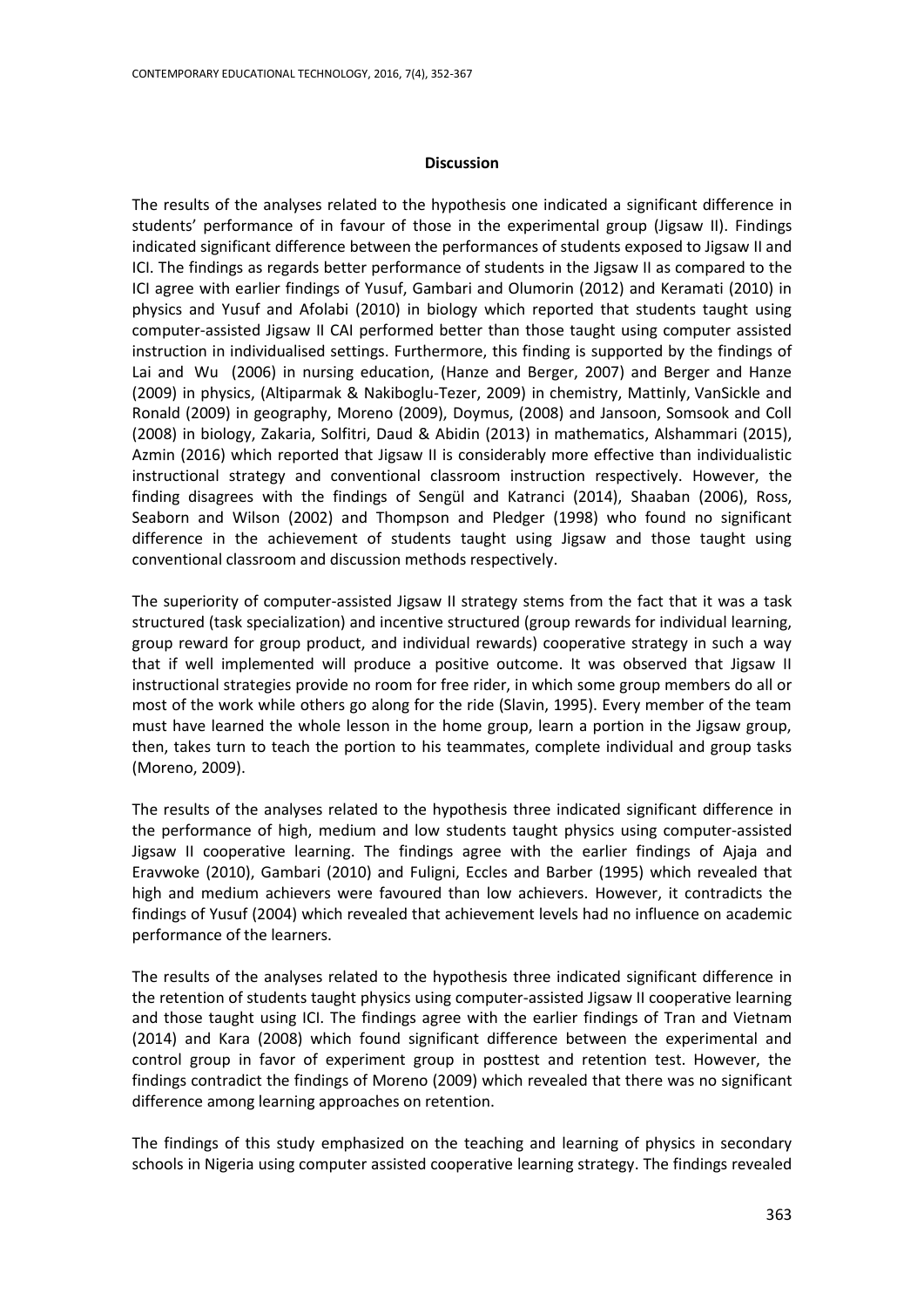that computer assisted instruction is better in cooperative learning environment than in individualized setting. Furthermore, the findings provide sound empirical basis which indicate that performance of students in physics and other science subjects would be greatly improved if students are exposed to computer-assisted Jigsaw II cooperative learning strategy.

#### **Recommendations**

Based on the major findings of this study, the following recommendations are offered. Teachers should expose physics students to computer-assisted Jigsaw II cooperative instructional strategy so as to promote social interaction, active learning, discovery learning, motivation, learning by doing and learning by experience among students. In addition, Government, educational agencies (NERDC, NTI, NUC, etc.), NGOs, UNICEF, UNESCO, and other education stakeholders should organize workshops on the use of computer-assisted Jigsaw II cooperative learning strategies to enhance better performance of secondary school students. This research is of immense benefit to physics teachers and students in understanding the relevance and usage of technological tool such as computer to support cooperative learning strategy especially in the developing countries like Nigeria. This study has also contributed to knowledge in the area of Educational Technology.

#### **References**

- Adegoke, B. A. (2011). Effect of multimedia instruction on senior secondary school students' achievement in physics**.** *European Journal of Educational Studies, 3(3), 537-541.*
- Adetona, A. A. & Rafiu, A. A. (2006). *Application of M learning to distant learning programmes:*  A case study of open university system of Nigeria. Book of proceedings, 2<sup>nd</sup> School of Science and Science Education Annual Conference, FUT Minna. Nigeria.
- Ajaja, O. P. & Eravwoke, O. U. (2010). Effects of cooperative learning strategy on junior secondary school students' achievement in integrated science. *Electronic Journal of Science Education, 14(1).* Retrieved from [http://ejse.southwestern.edu](http://ejse.southwestern.edu/)
- Alshammari, N. M. (2015). *Effects of cooperative learning on academic performance of college students in Saudi Arabia.* Unpublished Master Thesis, State University of New York at Fredonia, Fredonia, New York.
- [Altiparmak, M.](http://www.eric.ed.gov/ERICWebPortal/Home.portal?_nfpb=true&_pageLabel=ERICSearchResult&_urlType=action&newSearch=true&ERICExtSearch_SearchType_0=au&ERICExtSearch_SearchValue_0=%22Altiparmak+Melek%22) & [Nakiboglu-Tezer,](http://www.eric.ed.gov/ERICWebPortal/Home.portal?_nfpb=true&_pageLabel=ERICSearchResult&_urlType=action&newSearch=true&ERICExtSearch_SearchType_0=au&ERICExtSearch_SearchValue_0=%22Nakiboglu+Tezer+Mahmure%22) N. (2009). Hands on group work paper model for teaching DNA structure, central dogma and recombinant DNA. Online submission, *US-China Education Review, 6(1), 19-23.*
- Azmin, N. H. (2016). Effect of the Jigsaw-based cooperative learning method on student performance in the general certificate of education advanced-level psychology: An exploratory Brunei case study. *International Education Studies, 9*(1), 91-96. doi:10.5539/ies.v9n1p91
- Bajah, S. T. (2000). The state of science technology and mathematics education in Africa. *UNESCO,* (925) 3-4.
- Cohen, E. (1994). *Designing group work: Strategies for the heterogeneous classroom (2nded.)*. New York: Teachers College Press.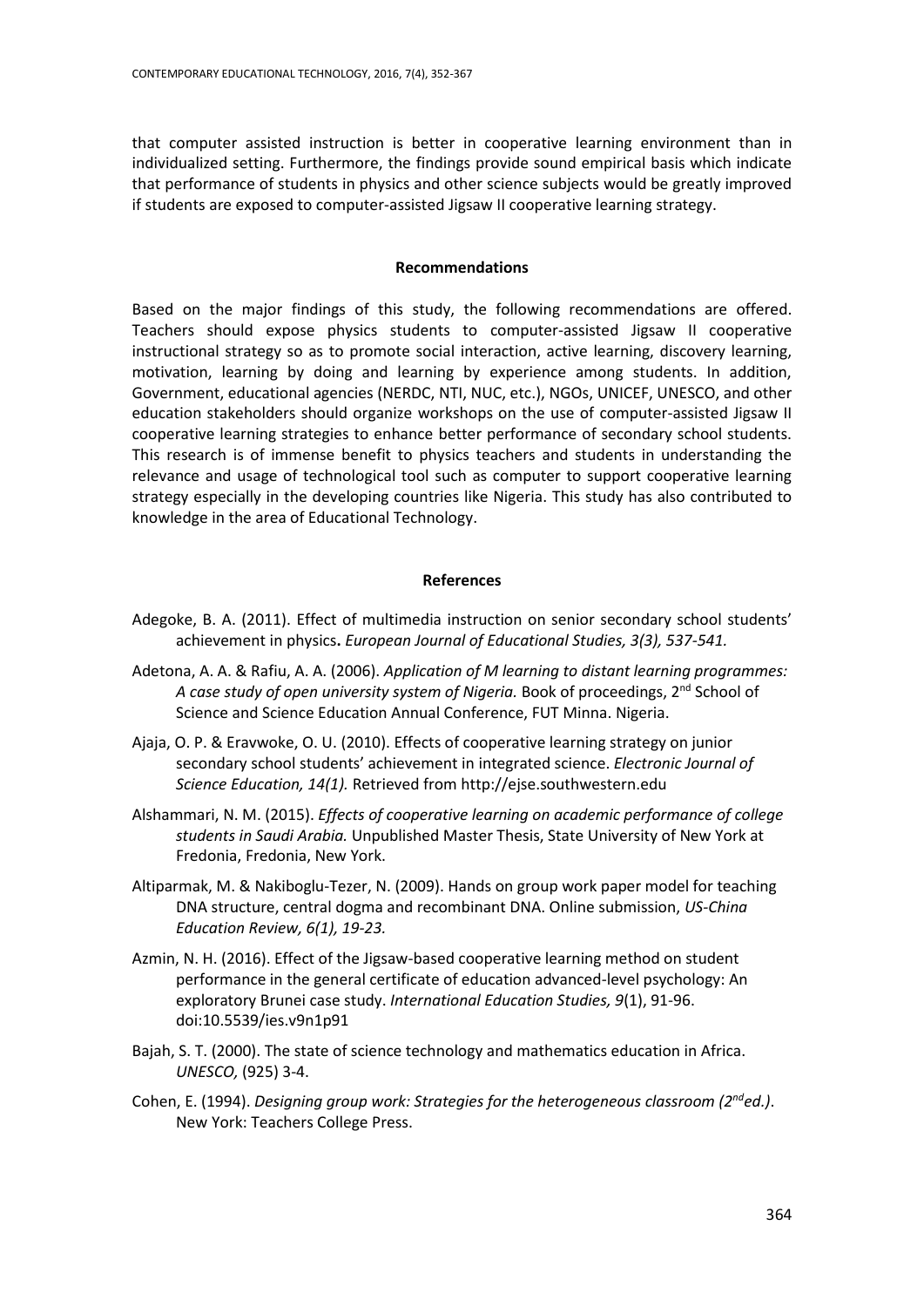- Crosby, M. S. & Owens, E. M. (1993). The disadvantages of tracking and ability grouping: A look at cooperative learning as an alternative. In *National dropout prevention* center Bulletin: *Solutions and strategies*, 5, 1-8.
- Dishon, D., & O'Leary, P. (1984). *A guidebook for co-operative learning: A technique for creating more effective schools*. Holmes Beach, FL: Learning Publications.
- Essien, M. I. F. (2000). *Tertiary institutions' administrators': Perception of students' levels of attainment of self-reliance through the implementation of 6-3-3-4 Educational System in Cross River State* (Unpublished doctoral thesis). University of Calabar, Nigeria.
- Federal Republic of Nigeria (2013). *National policy on education*. Lagos: Federal Government Press.
- Fuligni, J. A., Eccles, J. S. & Barber, B. L. (1995). The long-term effects of seventh-grade ability grouping in mathematics. *The Journal of Early Adolescence, 15(1), 58-89.* Retrieved on 14 December 2009 from<http://jea.sagepub.com/cgi/content/abstract/15/1/58>
- Gambari, I. A. (2010). *Effect of computer-assisted cooperative learning strategies on the performance of senior secondary students in physics, in Minna, Nigeria* (Unpublished doctoral thesis). University of Ilorin, Ilorin, Nigeria.
- Hanze, M. & Berger, R. (2007). Cooperative learning, motivation effects, students' characteristics: An experimental study comparing cooperative learning and direct instruction in 12th grade physics classes. *Learning and Instruction, 17(1), 29-41.*
- Johnson, D., Johnson, R., & Johnson-Holubec, E. (1993). *Co-operation in the classroom (6th ed.*). Edina, MN: Interaction Book Company.
- Johnson, R. T., Johnson, D. W., & Stanne, M. B. (1996). Comparison of computer-assisted cooperative, competitive, and individualistic learning. American *Educational Research Journal, 23(3), 382-392.*
- Kara, I. (2008). The effect on retention of computer assisted instruction in science education. *Journal of Instructional Psychology, 35(4), 357-364.*
- Keramati, M. (2010). Effect of cooperative learning on academic achievement of physics course. *Journal of Computers in Mathematics and Science Teaching, 29*(2), 155 -173.
- Mathew, F. (2002).*The effect of gender and parental influence on students' achievement in the teaching and learning of science.* Keynote address delivered on the speech and prize giving day: Government day secondary school, Idofin.
- [Mattingly, R.](http://www.eric.ed.gov/ERICWebPortal/Home.portal?_nfpb=true&_pageLabel=ERICSearchResult&_urlType=action&newSearch=true&ERICExtSearch_SearchType_0=au&ERICExtSearch_SearchValue_0=%22Mattingly+Robert+M.%22) M. & [VanSickle, R.](http://www.eric.ed.gov/ERICWebPortal/Home.portal?_nfpb=true&_pageLabel=ERICSearchResult&_urlType=action&newSearch=true&ERICExtSearch_SearchType_0=au&ERICExtSearch_SearchValue_0=%22VanSickle+Ronald+L.%22) L. (2009). *Cooperative learning and achievement in social studies: Jigsaw II.* Retrieved on 24 December 2009 from [http://www.eric.ed.gov/](http://www.eric.ed.gov/%20ERICWebPortal/Home.portal=ED348267)  [ERICWebPortal/Home.portal=ED348267.](http://www.eric.ed.gov/%20ERICWebPortal/Home.portal=ED348267)
- Michael, P. (2006). *The importance of physics: Breakthroughs drive economy, quality of life, world leaders, public increasingly take scientific advances for granted.* Retrieved on 29 April 2007 from [http://www.physics2005.org.](http://www.physics2005.org/)
- [Moreno, R](http://www.eric.ed.gov/ERICWebPortal/Home.portal?_nfpb=true&_pageLabel=ERICSearchResult&_urlType=action&newSearch=true&ERICExtSearch_SearchType_0=au&ERICExtSearch_SearchValue_0=%22Moreno+Roxana%22). (2009). Constructing knowledge with an agent-based instructional program: [A](http://www.eric.ed.gov/ERICWebPortal/Home.portal?_nfpb=true&ERICExtSearch_SearchValue_0=Jigsaw+cooperative+learning&searchtype=keyword&ERICExtSearch_SearchType_0=kw&_pageLabel=RecordDetails&objectId=0900019b803b995d&accno=EJ845739&_nfls=false%20%20%20%20)  [comparison of cooperative and individual meaning making.](http://www.eric.ed.gov/ERICWebPortal/Home.portal?_nfpb=true&ERICExtSearch_SearchValue_0=Jigsaw+cooperative+learning&searchtype=keyword&ERICExtSearch_SearchType_0=kw&_pageLabel=RecordDetails&objectId=0900019b803b995d&accno=EJ845739&_nfls=false%20%20%20%20) *Learning and Instruction, 19*(5), 433 - 444.
- Okebukola, P. (1999). An assessment of laboratory facilities in Nigeria schools and its effect on students' achievement. *Journal of Science Teacher's Association of Nigeria (STAN) Special edition, 21-43.*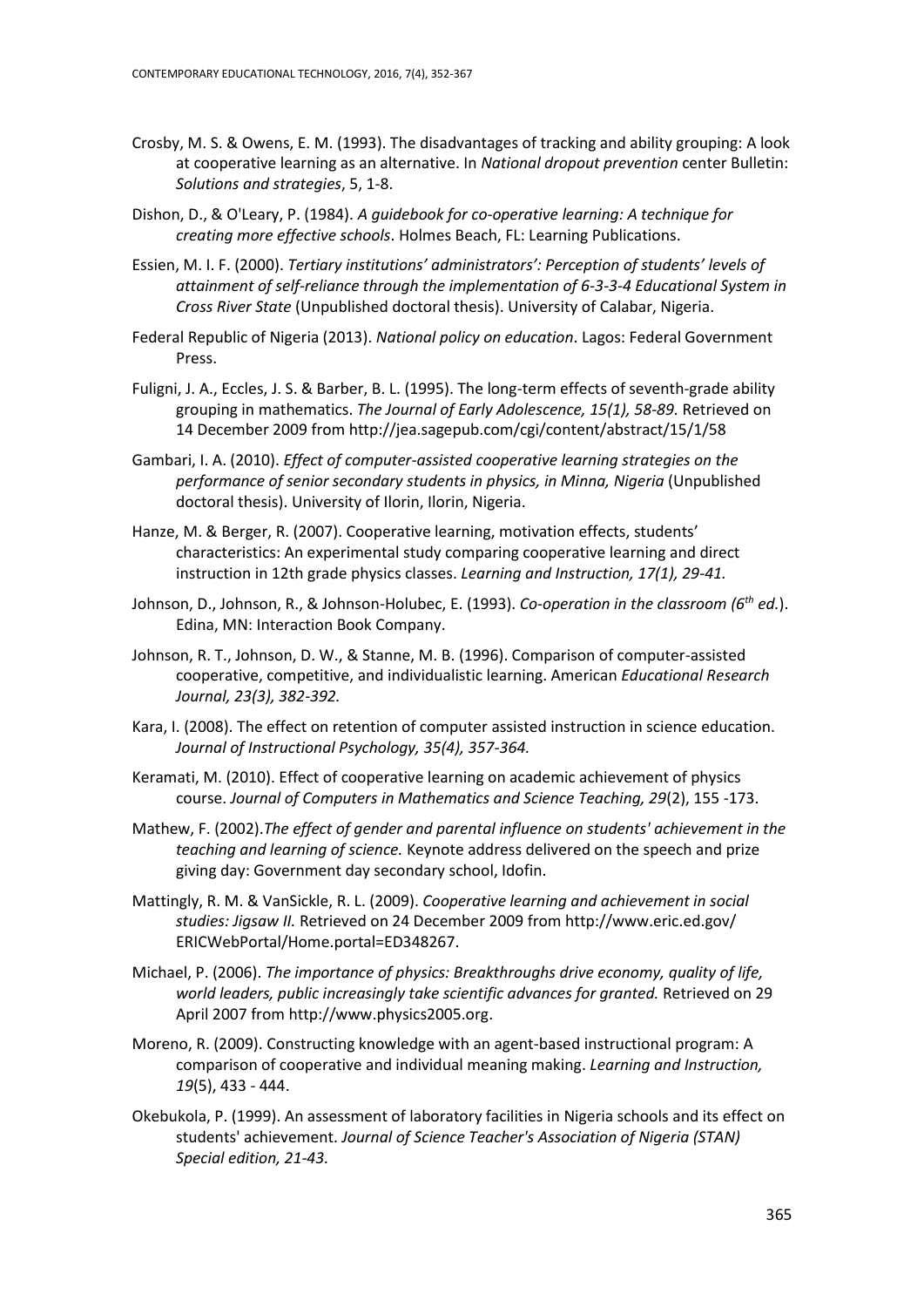- Olorukooba, S. B. (2007). *Science, technology and mathematics (STM) education is for all students: Promoting effective teaching of STM subjects in our schools through teacher*  preparation. Proceedings of the 50<sup>th</sup> Anniversary Conference of Science Teachers Association of Nigeria. Pp3-6
- Omosewo, E. O. (2000). Effect of family type on secondary school students' performance in physics in Ilorin metropolis. *The Nigeria Journal of Guidance and counselling, 7(1), 184- 195.*
- Osemwinyen, A. C. (2009). *Effects of e-learning on retention and achievement in secondary school mathematics in Abuja, Nigeria* (Unpublished doctoral thesis). University of Nigeria, Nsukka.
- [Shaaban, K.](http://www.eric.ed.gov/ERICWebPortal/Home.portal?_nfpb=true&_pageLabel=ERICSearchResult&_urlType=action&newSearch=true&ERICExtSearch_SearchType_0=au&ERICExtSearch_SearchValue_0=%22Shaaban+Kassim%22) (2006). An initial study of the effects of cooperative learning on reading comprehension[, vocabulary acquisition, and motivation to read.](http://www.eric.ed.gov/ERICWebPortal/Home.portal?_nfpb=true&ERICExtSearch_SearchValue_0=Jigsaw+cooperative+learning&searchtype=basic&ERICExtSearch_SearchType_0=kw&pageSize=10&eric_displayNtriever=false&eric_displayStartCount=11&_pageLabel=RecordDetails&objectId=0900019b80160b8b&accno=EJ753609&_nfls=false%20%20%20%20) *Reading Psychology, 27(5), 377-403.*
- Ross, M. C., Seabborn, A. W., & Wilson, E. K. (2002). *Is cooperative learning a valuable instructional method for teaching social studies to urban African American students?* Retrieved on 5 February 2008 fro[m http://www.eric.ed.gov/ERICWebPortal/Home.](http://www.eric.ed.gov/ERICWebPortal/Home.%20portal)  [portal=](http://www.eric.ed.gov/ERICWebPortal/Home.%20portal)(ED480458).
- Schmidt, K. (2002). *Computer-assisted cooperative work and learning*. Retrieved on 5 May 2007 fro[m http://www.uoc.edu/web/esp/art/uoc/schmidt0202/schmidt0202.](http://www.uoc.edu/web/esp/art/uoc/schmidt0202/schmidt0202)html 30/ 04/2011.
- Sengul, S. & Katranci, Y. (2014). Effects of jigsaw technique on mathematics self-efficacy perceptions of seventh grade primary school students. Procedia of5th World Conference on Educational Sciences - WCES 2013. *Social and Behavioral Sciences, 116,* 333-338. doi: 10.1016/j.sbspro.2014.01.217
- Shawl, A. (2003). An adoption of problem based teaching and problem-based learning to improve the teaching of radioactivity. *Chinese Journal of Elementary Science,* 3 (1), 14- 18.
- Slavin, R. E. (1995). *Research on cooperative learning and achievement: What we know, what we need to know.* Retrieved on 5 May 2007 from [http://www.scov.csos.jhu.edu/sfa/](http://www.scov.csos.jhu.edu/sfa/%20cooplear.html)  [cooplear.html](http://www.scov.csos.jhu.edu/sfa/%20cooplear.html)
- Stephen, B. M. (2003). *The design of construction of a tickertape vibrator for teaching physics in secondary schools* (Unpublished M. Tech. Project). Department of Science Education. Federal University of Technology, Minna.
- Tran, V. D. & Vietnam, A. G. (2014). The effects of cooperative learning on the academic achievement and knowledge retention. *International Journal of Higher Education,* 3(2), 131-140. Available at <http://dx.doi.org/10.5430/ijhe.v3n2p131-140>
- West African Examination Council, (WAEC, 2004, 2005, 2006, 2007 & 2008). May/June. *Chief Examiner's Report*. Lagos.
- Yager, S., Johnson, D. W. & Johnson, R. T. (1985). Oral discussion, group-to-individual transfer, and achievement in cooperative learning groups. *Journal of Educational Psychology, 77(1), 60-66.*
- Yar'adua, U. M. (2008). *The presidential speech.* Retrieved on 9 January 2009 from [http://www.centralbank.org.](http://www.centralbank.org/)